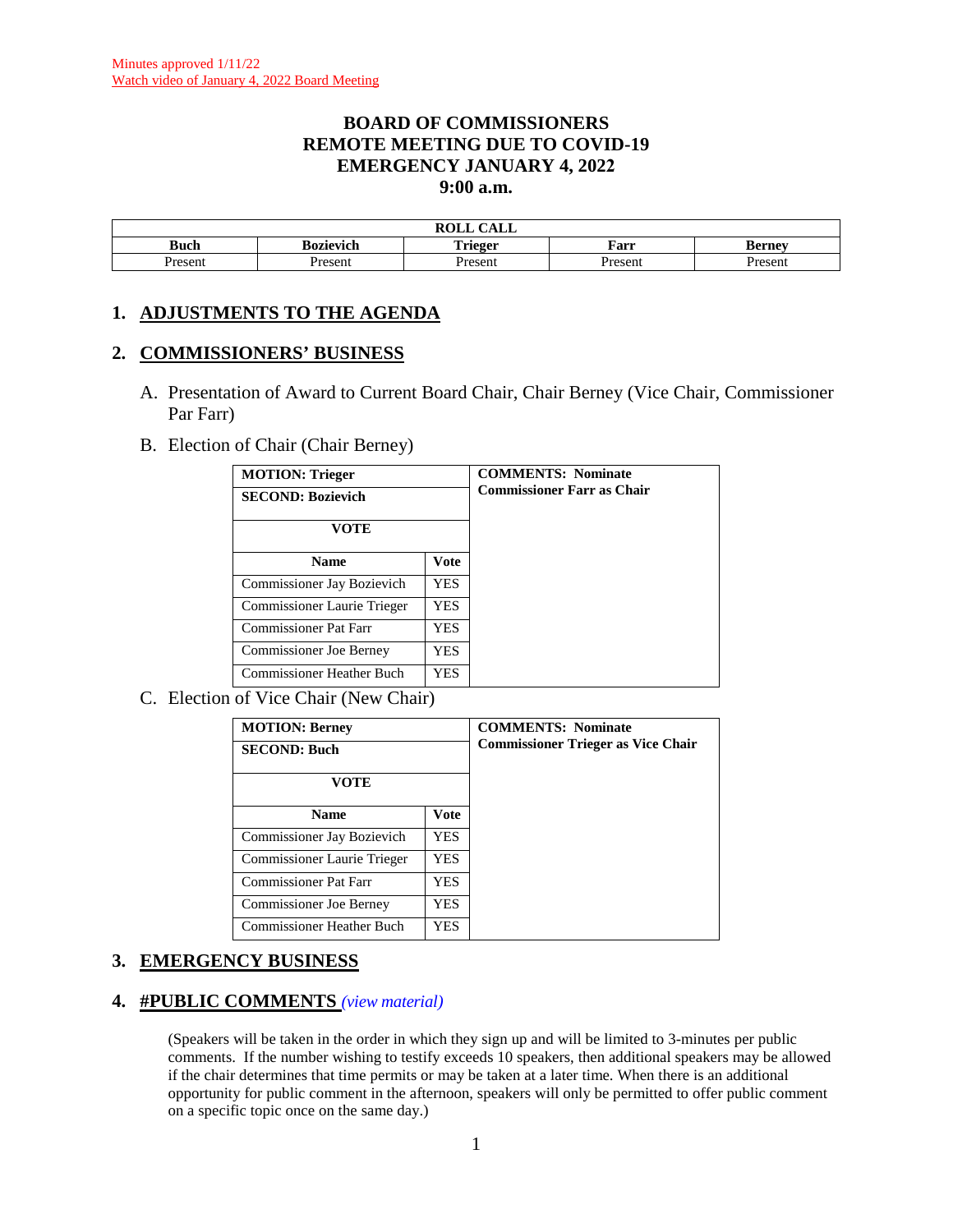If you wish to submit written comment, please send an email to [diana.jones@lanecountyor.gov](mailto:diana.jones@lanecountyor.gov) by no later than noon, the day before the scheduled meeting. **In the email subject line please include: PUBLIC COMMENT FOR MEETING DATE MM/DD/YYYY.** These emails will be compiled and will be included on the Board Agenda with a "view material" link. Please note, all emails submitted will be public record.

#### **5. COMMISSIONERS' RESPONSE TO PUBLIC COMMENTS AND/OR OTHER ISSUES AND REMONSTRANCE (estimate 10 minutes)**

#### **Recess**

#### **TUESDAY, JANUARY 4, 2022 – JOINT MEETING: BOARD OF HEALTH / BOARD OF COMMISSIONERS**

(Following Board of Commissioners Meeting) (REMOTE)

# **1. ADJUSTMENTS TO THE AGENDA**

# **2. EMERGENCY BUSINESS**

# **3. COUNTY ADMINISTRATION**

DISCUSSION/ COVID-19 RESPONSE AND RECOVERY (Steve Mokrohisky, County Administrator; Steve Adams, Incident Commander; Dr. Jocelyn Warren, Public Health Manager) (estimate 45 minutes [15/30])

#### **4. Adjourn**

# **6. CONSENT CALENDAR**

(All items listed here are considered to be routine by the Board of Commissioners and will be enacted by one motion in the form listed below. There will be no separate discussion of these items. If discussion is desired, that item will be removed from the Consent Calendar and will be considered separately.)

BEGINNING OF CONSENT CALENDAR \* \* \* \* (estimate 2 minutes)

- A. COUNTY ADMINISTRATION
	- Approval of minutes: 12/14/2021 *(view [material\)](http://www.lanecountyor.gov/UserFiles/Servers/Server_3585797/File/Government/BCC/2022/2022_AGENDAS/010422agenda/T.6.A.1.pdf)*
	- ORDER 22-01-04-01/ In the Matter of Establishing Board of Commissioners Meeting Roles and Rules of Conduct. (New Chair) *(view [material\)](http://www.lanecountyor.gov/UserFiles/Servers/Server_3585797/File/Government/BCC/2022/2022_AGENDAS/010422agenda/T.6.A.2.pdf)*
	- ORDER 22-01-04-02/ In the Matter of Appointing Liaisons to Various Committees and Agencies. (Diana Jones, Board Coordinator) *(view [material\)](http://www.lanecountyor.gov/UserFiles/Servers/Server_3585797/File/Government/BCC/2022/2022_AGENDAS/010422agenda/T.6.A.3.pdf)*
	- ORDER 22-01-04-03/ In the Matter of Appointing Representatives to Various Committees and Agencies. (Diana Jones, Board Coordinator) *(view [material\)](http://www.lanecountyor.gov/UserFiles/Servers/Server_3585797/File/Government/BCC/2022/2022_AGENDAS/010422agenda/T.6.A.4.pdf)*
	- 5) ORDER 22-01-04-04/ In the Matter of Authorizing a Sale of County Owned Tax Foreclosed Real Property for \$25,880 to the Estate of Maxine Kasper, Former Owner of Record, through its Personal Representative, Marla M. Kasper, Map No. 17-04-24-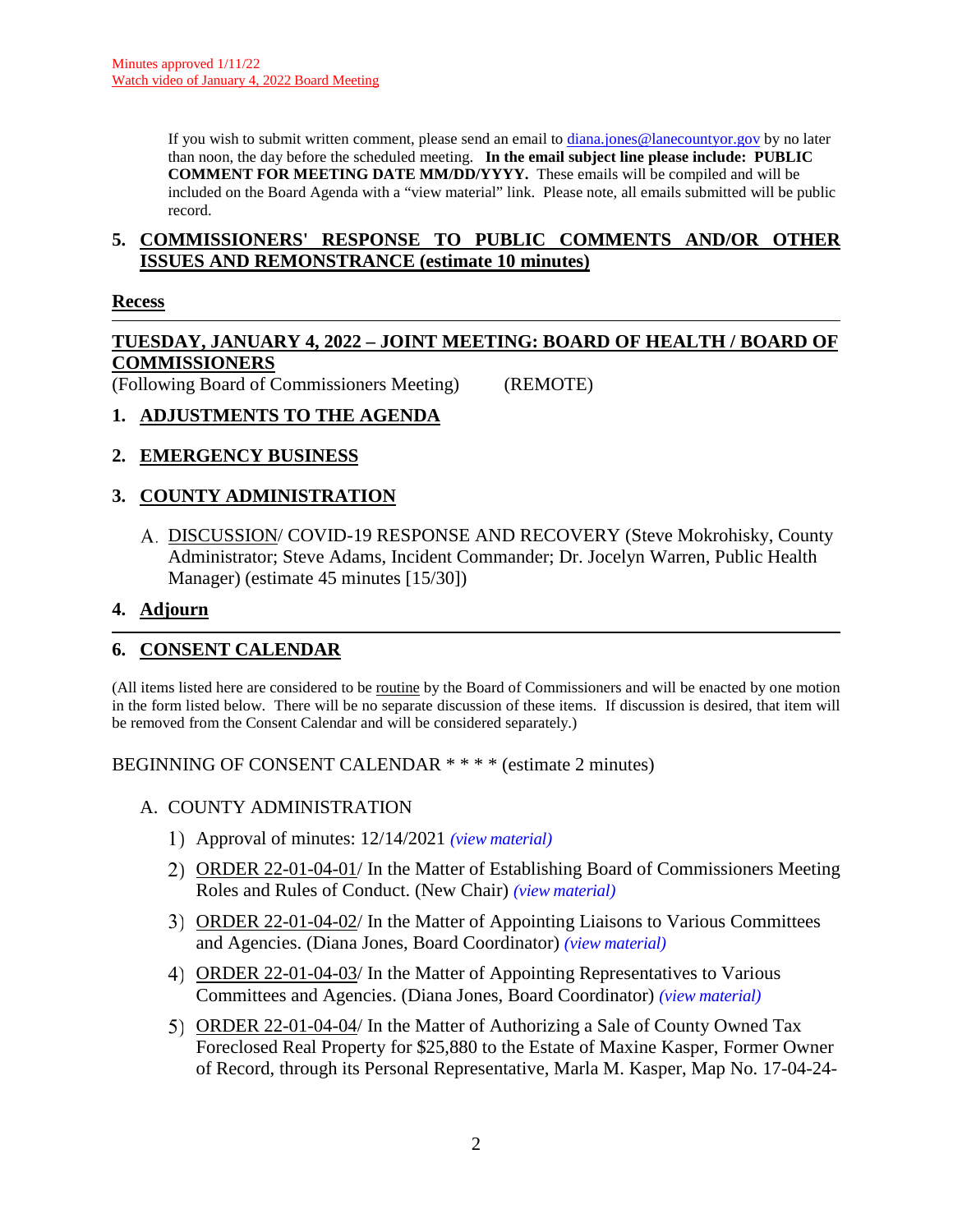33 Tax Lots 10400 and 10900, 2500 Knoop Lane, Eugene, Oregon. (Kellie Hancock, Property Management Manager) *(view [material\)](http://www.lanecountyor.gov/UserFiles/Servers/Server_3585797/File/Government/BCC/2022/2022_AGENDAS/010422agenda/T.6.A.5.pdf)*

- ORDER 22-01-04-05/ In the Matter of Authorizing a Sale of County Owned Tax Foreclosed Real Property for \$1,000 to Sunrise Apartments, LLC, Map No. 17-03-26- 43-07300, in the City of Springfield Oregon. (Kellie Hancock, Property Management Manager) *(view [material\)](http://www.lanecountyor.gov/UserFiles/Servers/Server_3585797/File/Government/BCC/2022/2022_AGENDAS/010422agenda/T.6.A.6.pdf)*
- ORDER 22-01-04-06/ In the matter of Approving the Extension of Appointments of Mr. Matt Snyder and Ms. Paula Brown to the Performance Audit Committee Until January 31, 2023. (Laura Holtgrieve, Staff Liaison, Performance Audit Committee) *(view [material\)](http://www.lanecountyor.gov/UserFiles/Servers/Server_3585797/File/Government/BCC/2022/2022_AGENDAS/010422agenda/T.6.A.7.pdf)*
- ORDER 22-01-04-07/ In the Matter of Authorizing the County Administrator to Execute Price Agreement Contracts for Task Order-based Architectural and Related Services with Selected Vendors for Such Services, and Authorizing the Capital Projects Supervisor and Capital Planning and Facilities Management Manager to Issue Task Orders for Specific Work Under these Contracts. (Colin McCarthy, Capital Projects Supervisor) *(view [material\)](http://www.lanecountyor.gov/UserFiles/Servers/Server_3585797/File/Government/BCC/2022/2022_AGENDAS/010422agenda/T.6.A.8.pdf)*
- B. COUNTY COUNSEL
	- ORDER 22-01-04-08/ In the Matter of Selecting a Newspaper to Publish Monthly Notice of Expenditures, Personal Property Tax Warrants, and Notices of Real Property Tax Foreclosure. (Andy Clark, Assistant County Counsel) *(view [material\)](http://www.lanecountyor.gov/UserFiles/Servers/Server_3585797/File/Government/BCC/2022/2022_AGENDAS/010422agenda/T.6.B.1.pdf)*
	- 2) ORDER 22-01-04-09/ In the Matter of Appointing Justices Pro Tempore for the Lane County Justice District through January 6, 2022. (Andy Clark, Assistant County Counsel) *(view [material\)](http://www.lanecountyor.gov/UserFiles/Servers/Server_3585797/File/Government/BCC/2022/2022_AGENDAS/010422agenda/T.6.B.2.pdf)*
	- ORDER 22-01-04-10/ In the Matter of Granting Authority Pursuant to ORS 476.280 to Extinguish Uncontrolled Fires in Unincorporated Lane County. (Stephen Dingle, County Counsel) *(view [material\)](http://www.lanecountyor.gov/UserFiles/Servers/Server_3585797/File/Government/BCC/2022/2022_AGENDAS/010422agenda/T.6.B.3.pdf)*
	- ORDER 22-01-04-11/ In the Matter of Approving the Delegation of Authority / Incident Commander. (Stephen Dingle, County Counsel) *(view [material\)](http://www.lanecountyor.gov/UserFiles/Servers/Server_3585797/File/Government/BCC/2022/2022_AGENDAS/010422agenda/T.6.B.4.pdf)*
	- ORDER 22-01-04-12/ In the Matter of Incorporating Oregon Statutory Caselaw into the Lane Manual. (Stephen Dingle, County Counsel) *(view [material\)](http://www.lanecountyor.gov/UserFiles/Servers/Server_3585797/File/Government/BCC/2022/2022_AGENDAS/010422agenda/T.6.B.5.pdf)*
	- ORDER 22-01-04-13/ In the Matter of Incorporating Oregon Statutory and Caselaw into the Lane Code. (Stephen Dingle, County Counsel) *(view [material\)](http://www.lanecountyor.gov/UserFiles/Servers/Server_3585797/File/Government/BCC/2022/2022_AGENDAS/010422agenda/T.6.B.6.pdf)*
	- ORDER 22-01-04-14/ In the Matter of Affirming the Appointments of the County Clerk, County Treasurer, and County Surveyor. (James Chaney, Assistant County Counsel) *(view [material\)](http://www.lanecountyor.gov/UserFiles/Servers/Server_3585797/File/Government/BCC/2022/2022_AGENDAS/010422agenda/T.6.B.7.pdf)*
- C. HEALTH & HUMAN SERVICES
	- ORDER 22-01-04-15/ In the Matter of Approving Seventeen Contract and Eighteen Amendments, Delegating Authority to the County Administrator to Sign the Approved Actions. (Karen Gaffney, Director) *(view [material\)](http://www.lanecountyor.gov/UserFiles/Servers/Server_3585797/File/Government/BCC/2022/2022_AGENDAS/010422agenda/T.6.C.1.pdf)*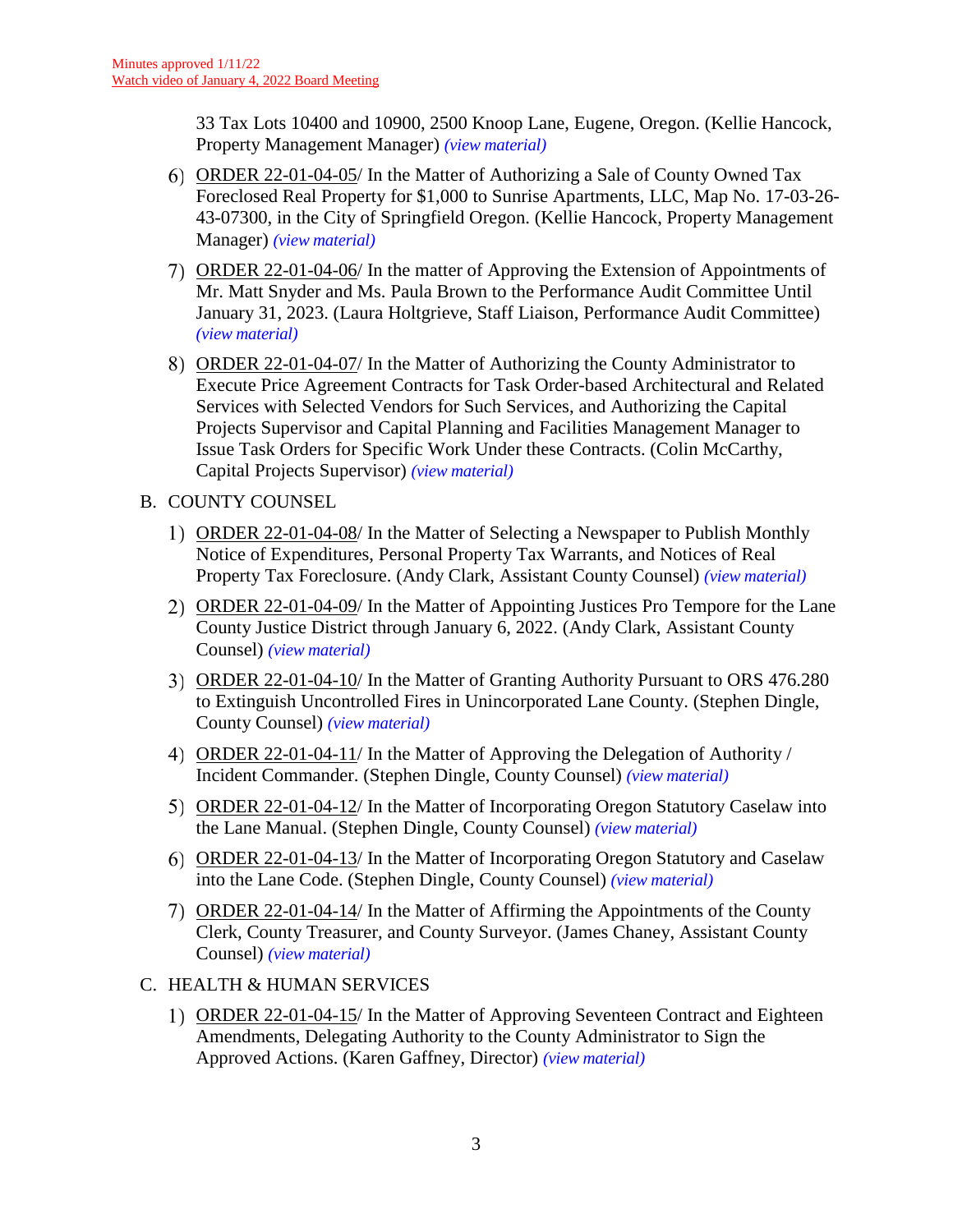ORDER 22-01-04-16/ In the Matter of Adding Five, Fulltime Regular (5.0 FTE) Positions among the following Classifications: Professional/Technical Supervisor (1.0 FTE), Community Service Worker 2 (1.0 FTE), Stores Clerk (1.0 FTE) Office Assistant 2-B (1.0 FTE), Administrative Assistant (1.0 FTE) And Five Temporary Positions (2.5 FTE) In Fund 286 within the Department of Health & Human Services. (Karen Gaffney, Director) *(view [material\)](http://www.lanecountyor.gov/UserFiles/Servers/Server_3585797/File/Government/BCC/2022/2022_AGENDAS/010422agenda/T.6.C.2.pdf)*

# D. PUBLIC WORKS

- ORDER 22-01-04-17/ In the Matter of Approving the Re-Appointment of Rene' Speer to the Lane County Fair Board for a Four-Year Term Ending December 31, 2025 (Corey Buller, Fair Manager) *(view [material\)](http://www.lanecountyor.gov/UserFiles/Servers/Server_3585797/File/Government/BCC/2022/2022_AGENDAS/010422agenda/T.6.D.1.pdf)*
- 2) ORDER 22-01-04-18/ In the Matter of Authorizing the Sale of County Owned Real Property for \$5,000 to Levi A. Miller, Map No. 17-04-28-10, Tax Lot 00400. (Mike Davis, Right of Way Agent) *(view [material\)](http://www.lanecountyor.gov/UserFiles/Servers/Server_3585797/File/Government/BCC/2022/2022_AGENDAS/010422agenda/T.6.D.2.pdf)*
- ORDER 22-01-04-19/ In the Matter of Naming a Private Road, Timber Hill Drive, Without a Public Hearing. (17-15-09-00 and 17-15-16-00) (Mikeal Jay Blommé, Lane County Surveyor) *(view [material\)](http://www.lanecountyor.gov/UserFiles/Servers/Server_3585797/File/Government/BCC/2022/2022_AGENDAS/010422agenda/T.6.D.3.pdf)*
- ORDER 22-01-04-20/ In the Matter of Authorizing the Relinquishment of Real Property for Public Purposes Under ORS 271.330 to the City of Lowell, Identified as the North Portion of West Boundary Road, Map No. 19-01-14-24. (Jeremy Sherer, Sr. Right of Way Engineering Associate) *(view [material\)](http://www.lanecountyor.gov/UserFiles/Servers/Server_3585797/File/Government/BCC/2022/2022_AGENDAS/010422agenda/T.6.D.4.pdf)*
- ORDER 22-01-04-21/ In the Matter of Authorizing the Execution of an Option Agreement for a Direct Sale of County Owned Excess Real Property for \$45,700 Under ORS 271.310 to the City of Lowell, Identified as the South Portion of West Boundary Road, (Map No. 19-01-14-24), and Authorizing the County Administrator to Execute Documents to Complete the Sale. (Jeremy Sherer, Sr. Right of Way Engineering Associate) *(view [material\)](http://www.lanecountyor.gov/UserFiles/Servers/Server_3585797/File/Government/BCC/2022/2022_AGENDAS/010422agenda/T.6.D.5.pdf)*
- ORDER 22-01-04-22/ In the Matter of Approving Four Public Works Contracts and Amendments and Delegating Authority to the County Administrator to Execute the Approved Contracts and Amendments for Oregon Department of Transportation & City of Springfield, Revenue in the amount of \$435,945; Atkins North America, Inc., ABN: Faithful+Gould, Expense in the amount of \$74,900; Oregon Military Department / Office of Emergency Management, Revenue plus match Expense in the amount of \$451,720; R.L. Reimers Co., Expense in the amount of \$324,690 (Daniel Hurley, Public Works Director) *(view [material\)](http://www.lanecountyor.gov/UserFiles/Servers/Server_3585797/File/Government/BCC/2022/2022_AGENDAS/010422agenda/T.6.D.6.pdf)*

| <b>MOTION: Trieger</b>      |             |
|-----------------------------|-------------|
| <b>SECOND: Buch</b>         |             |
| VOTE                        |             |
| <b>Name</b>                 | <b>Vote</b> |
| Commissioner Jay Bozievich  | YES.        |
| Commissioner Laurie Trieger | YES         |
| Commissioner Pat Farr       | YES         |
| Commissioner Joe Berney     | YES         |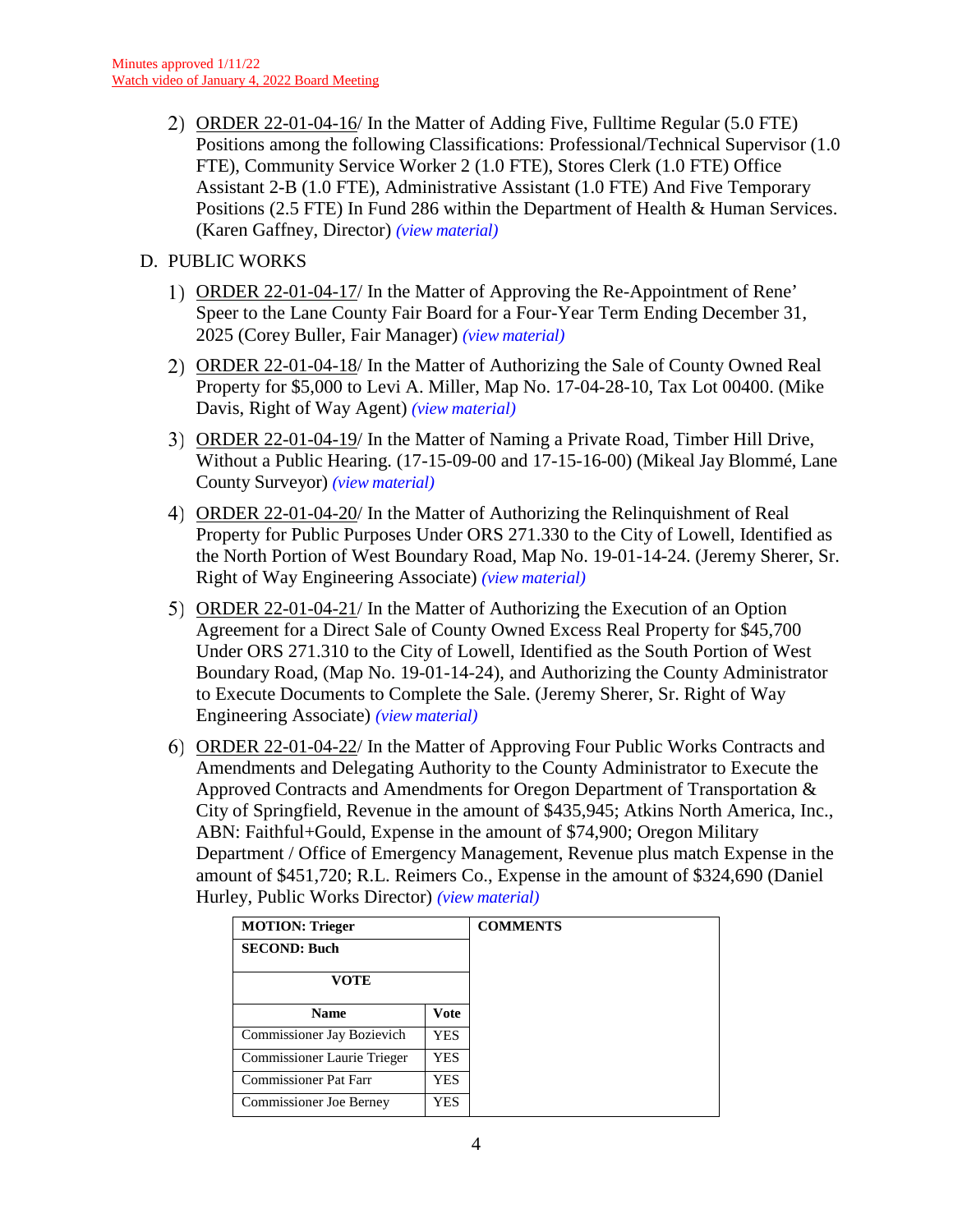|--|

#### **7. HEALTH & HUMAN SERVICES**

A. ORDER 22-01-04-27/ In the Matter of Approving One Contract Amendment with St. Vincent de Paul and, Delegating Authority to the County Administrator to Sign the Amendment. (Karen Gaffney, Director) (estimate 5 minutes [2/3]) *(view [material\)](http://www.lanecountyor.gov/UserFiles/Servers/Server_3585797/File/Government/BCC/2022/2022_AGENDAS/010422agenda/T.7.A.pdf)*

| <b>MOTION: Trieger</b>           |             |
|----------------------------------|-------------|
| <b>SECOND: Berney</b>            |             |
| VOTE                             |             |
| <b>Name</b>                      | <b>Vote</b> |
| Commissioner Jay Bozievich       | YES         |
| Commissioner Laurie Trieger      | YES         |
| <b>Commissioner Pat Farr</b>     | <b>YES</b>  |
| <b>Commissioner Joe Berney</b>   | YES         |
| <b>Commissioner Heather Buch</b> | Excused     |

B. DISCUSSION/ Behavioral Health Crisis Center. (Karen Gaffney, Director; Pauline Gichohi, Lane County Behavioral Health Division Manager; Shana Mart, Lane County Behavioral Health Manager; Jeremy Jalabert, Lane County Behavioral Health Sr. Management Analyst; Jamie Sellar, MA LPC, Chief Strategy Officer; Carlos Mackall, MA CAADC, Vice President Consulting) (estimate 45 minutes [30/15]) *(view [material\)](http://www.lanecountyor.gov/UserFiles/Servers/Server_3585797/File/Government/BCC/2022/2022_AGENDAS/010422agenda/T.7.B.pdf)*

# **8. COUNTY COUNSEL**

- A. Announcements
- B. ORDER 22-01-04-23/ In the Matter of Notifying Board Members of Emergency Meetings and Board Participation in Emergency Meetings. (Stephen Dingle, County Counsel) (estimate 10 minutes [5/5]) *(view [material\)](http://www.lanecountyor.gov/UserFiles/Servers/Server_3585797/File/Government/BCC/2022/2022_AGENDAS/010422agenda/T.8.B.pdf)*

| <b>MOTION: Buch</b>              |             |
|----------------------------------|-------------|
| <b>SECOND: Trieger</b>           |             |
| VOTE                             |             |
| <b>Name</b>                      | <b>Vote</b> |
| Commissioner Jay Bozievich       | <b>YES</b>  |
| Commissioner Laurie Trieger      | <b>YES</b>  |
| <b>Commissioner Pat Farr</b>     | <b>YES</b>  |
| <b>Commissioner Joe Berney</b>   | <b>YES</b>  |
| <b>Commissioner Heather Buch</b> | <b>YES</b>  |

C. ORDER 22-01-04-24/ In the Matter of Authorizing the County Administrator to Expend and Commit County Resources During an Emergency Until an Emergency Meeting of the Board. (Stephen Dingle, County Counsel) (estimate10 minutes [5/5]) *(view [material\)](http://www.lanecountyor.gov/UserFiles/Servers/Server_3585797/File/Government/BCC/2022/2022_AGENDAS/010422agenda/T.8.C.pdf)*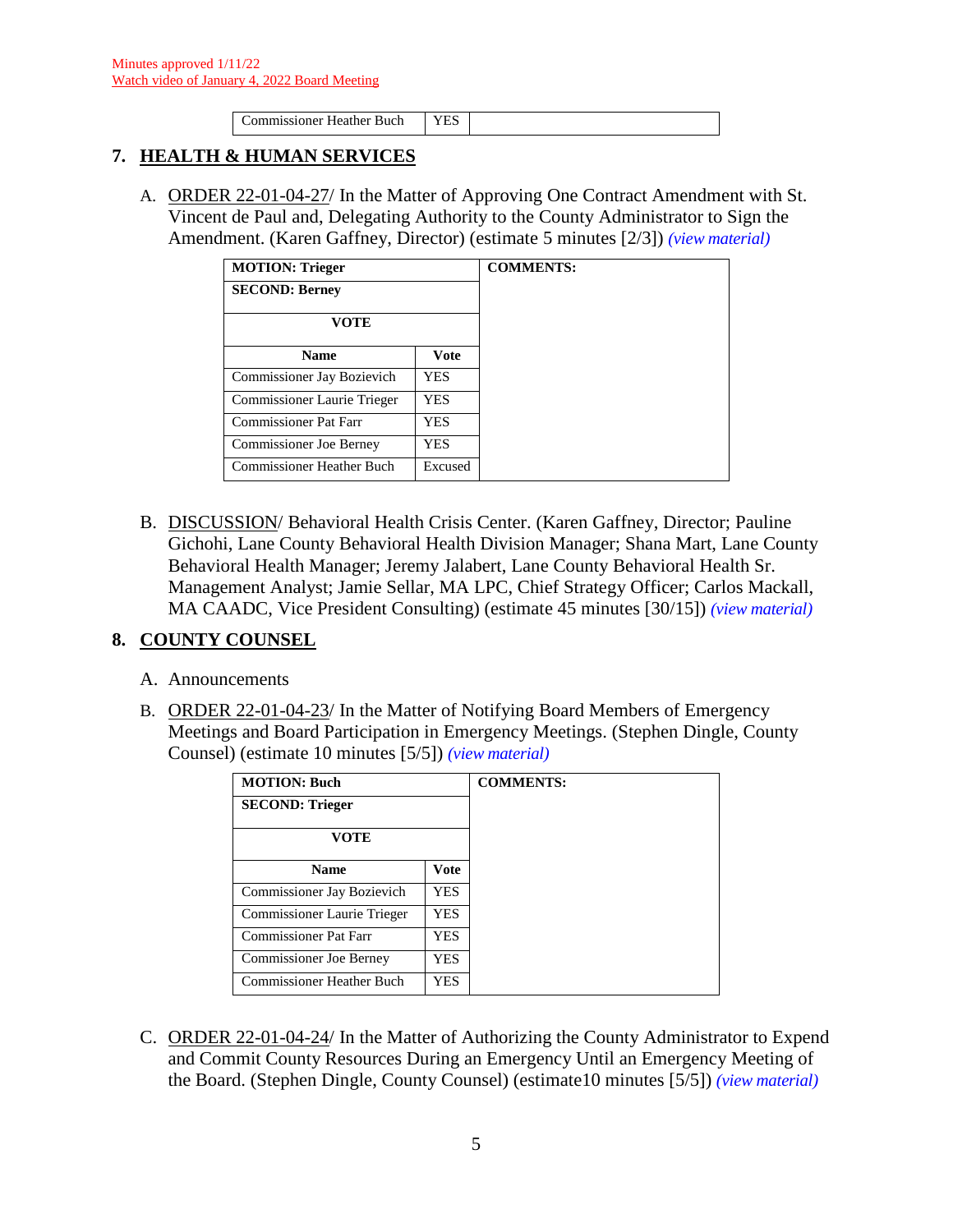| <b>MOTION: Berney</b>            |            |
|----------------------------------|------------|
| <b>SECOND: Bozievich</b>         |            |
| VOTE                             |            |
| <b>Name</b>                      | Vote       |
| Commissioner Jay Bozievich       | <b>YES</b> |
| Commissioner Laurie Trieger      | YES.       |
| <b>Commissioner Pat Farr</b>     | <b>YES</b> |
| Commissioner Joe Berney          | <b>YES</b> |
| <b>Commissioner Heather Buch</b> | YES        |

# **9. COUNTY ADMINISTRATION**

- A. REPORT/ Legislative Committee Update. (Alex Cuyler, Intergovernmental Relations Manager) (estimate 30 minutes [15/15]) *(view [material\)](http://www.lanecountyor.gov/UserFiles/Servers/Server_3585797/File/Government/BCC/2022/2022_AGENDAS/010422agenda/T.9.A.pdf)*
	- ORDER 22-01-04-25/ In the Matter of Adopting Recommendations of the Lane County Legislative Committee. (Alex Cuyler, Intergovernmental Relations Manager) (estimate 5 minutes [2/3]) *(view [material\)](http://www.lanecountyor.gov/UserFiles/Servers/Server_3585797/File/Government/BCC/2022/2022_AGENDAS/010422agenda/T.9.A.1.pdf)*

| <b>MOTION: Berney</b>            |                | <b>COMMENTS:</b> |
|----------------------------------|----------------|------------------|
| <b>SECOND: Buch</b>              |                |                  |
| <b>VOTE</b>                      |                |                  |
| <b>Name</b>                      | <b>Vote</b>    |                  |
| Commissioner Jay Bozievich       | N <sub>O</sub> |                  |
| Commissioner Laurie Trieger      | YES.           |                  |
| <b>Commissioner Pat Farr</b>     | YES            |                  |
| <b>Commissioner Joe Berney</b>   | YES            |                  |
| <b>Commissioner Heather Buch</b> | YES.           |                  |

B. Announcements

#### **10. EXECUTIVE SESSION as per ORS 192.660**  (Remote Meeting)

# **11. OTHER BUSINESS**

# **12. Recess**

*During the COVID-19 global pandemic, the Board of Commissioners will be hosting their board meeting via webinar. To watch the live stream of the meeting, click [here](https://lanecounty.org/cms/One.aspx?portalId=3585881&pageId=7842434) – no registration is required to watch the live webcast. To participate in the public hearing portion of the meeting, please click [here](https://us06web.zoom.us/webinar/register/WN_PoYSElOyTt-Jb5a7bKSRTw) to register as an audience participant for the January 4thmeeting.*

# **TUESDAY, JANUARY 4, 2022 – REGULAR MEETING**